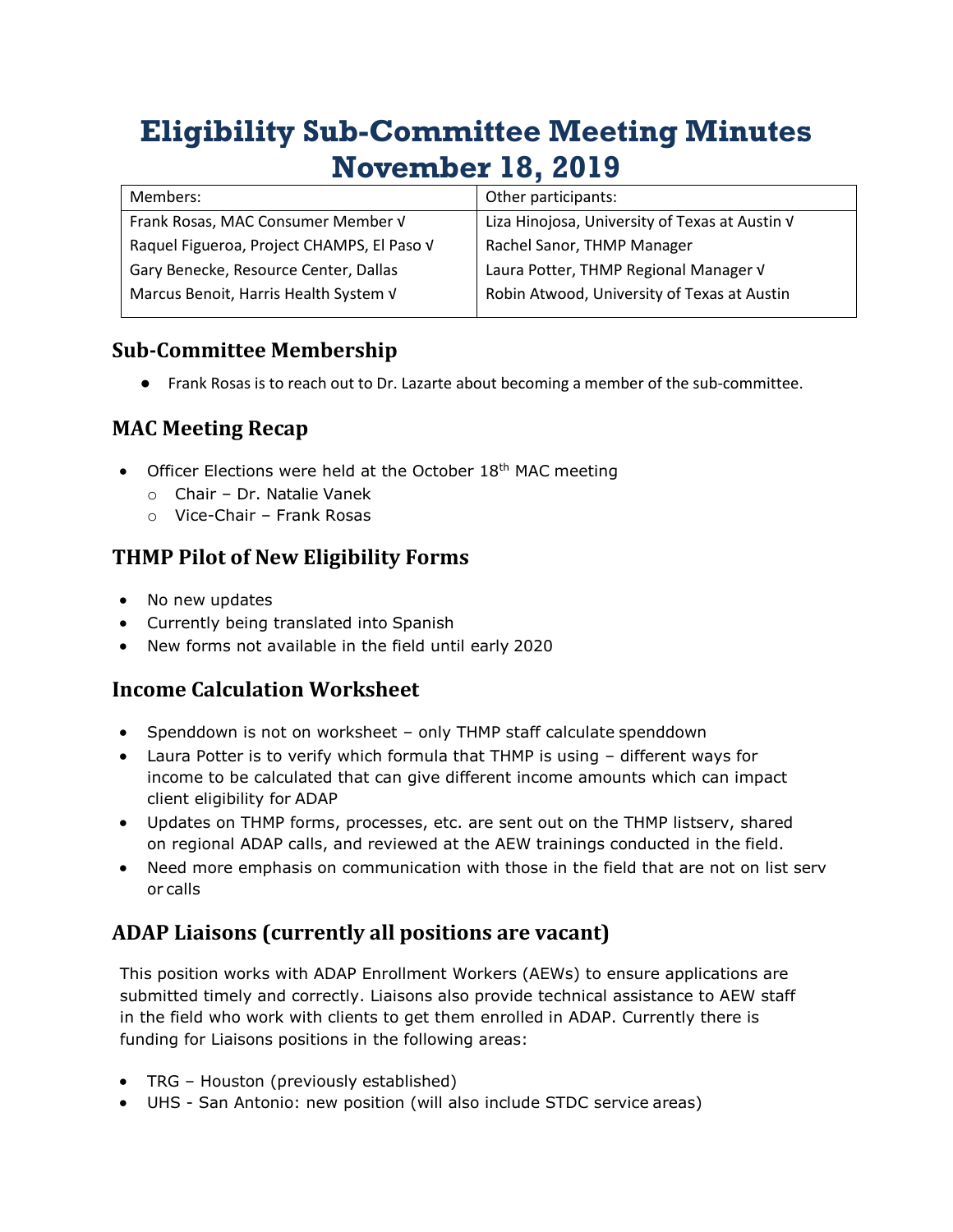- Dallas HHS Dallas: new position
- BVCOG Bryan College Station: new position (will also include Lubbock Star Care service areas)

## **HRAR Updates**

- DSHS is in process of scoring responses to select a vendor
- Projected completion date is tentatively the end of 2021, if project stays on time.
- HIV/STD Data Management Team is touring the state to collect feedback from community members
	- o San Marcos (Completed)
	- o San Antonio (Tentative)
	- o El Paso (Tentative)
	- o Corpus Christi (Completed)
	- o The ARIES team is working to make stops in all parts of the state in 2020.

### **ADAP Performance Measure Reports**

- THMP sends out quarterly to AAs and agencies.
- List for point of contacts and AEW staff is updated annually
	- o May need to update more frequently
	- $\circ$  Some staff at agencies may be receiving the performance measures, but contacts may not be sharing with all staff because they do not realize who all the PMs should be shared with. Agencies should make sure they are having internal conversations about the PMs so they can be on the lookout for the emails from THMP.

### **Next meeting: Monday, December 9th at 1:30 p.m. CT**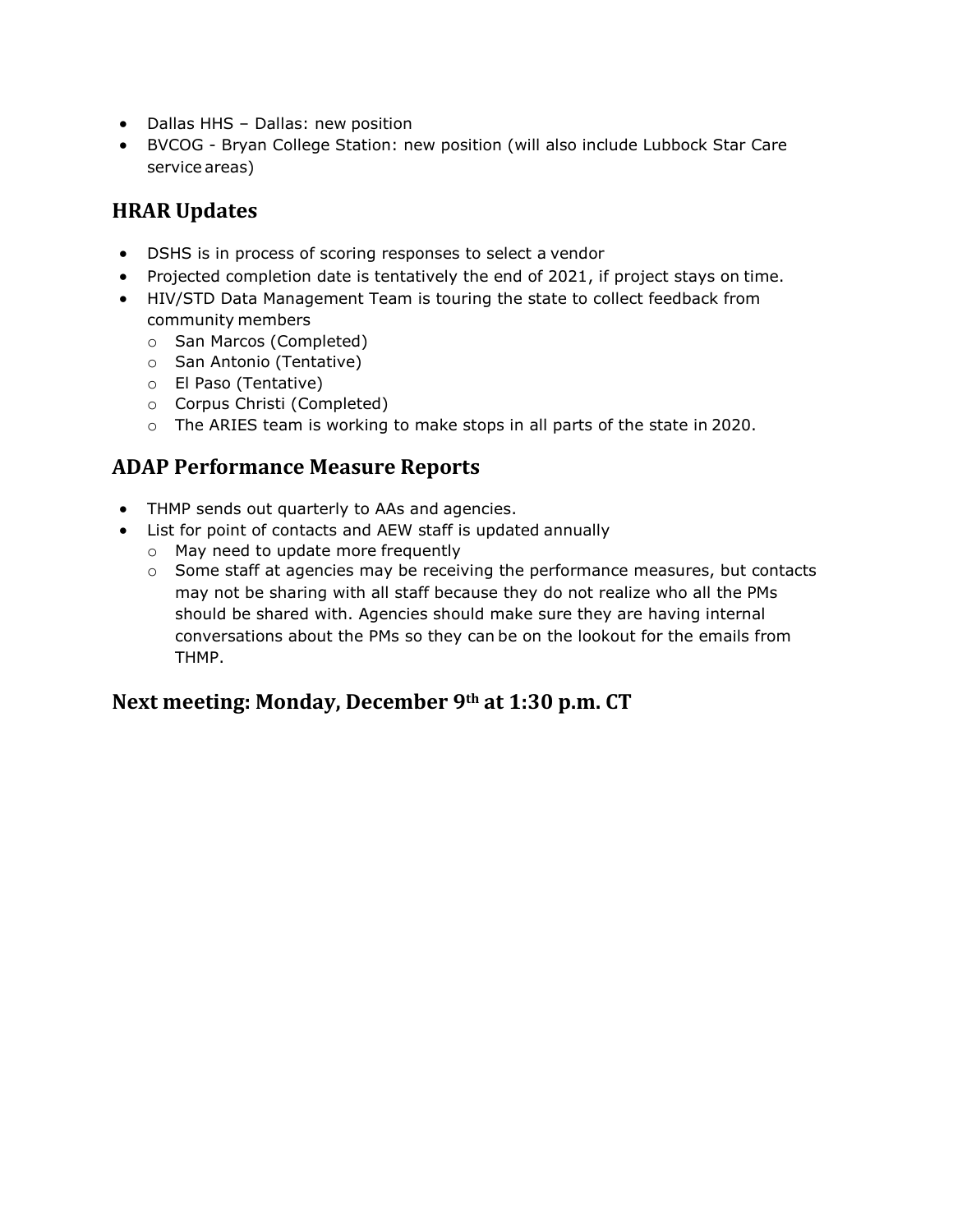## **Eligibility Sub-Committee Meeting Notes January 13, 2020**

| <b>Members:</b>                      | <b>Other Participants</b>              |
|--------------------------------------|----------------------------------------|
| *Frank Rosas, MAC Consumer Member    | *Liza Hinojosa, University of Texas at |
| *Raquel Figueroa, Projects CHAMPS,   | Austin                                 |
| El Paso                              | *Rachel Sanor, TMP Manager             |
| *Gary Banecke, Resource Center,      | *Laura Potter, THMP Regional Manager   |
| <b>Dallas</b>                        | Robin Atwood, University of Texas at   |
| *Marcus Benoit, Harris Health System | Austin                                 |
| *Dr. Ogechika Alozie, Sunset ID, El  |                                        |
| Paso                                 |                                        |

### **THMP Eligibility Requirements**

• Eligibility Documents page at

<https://www.dshs.texas.gov/hivstd/meds/document.shtm> was updated in December 2019, with a listing for THMP acceptable documentation.

## **ADAP Application Processing (Dallas area)**

• Laura Potter reported that all new complete applications are being processed with 14 business days.

• Recertifications: if application is not received by the end of the client's birth month, the client's medications will be placed on hold; clients have 30 days to complete recert application before their THMP eligibility ends and they are dropped from the program.

- Dallas EMA is working on a Rapid Start program
	- o Dallas area reported experiencing longer THMP processing delays
	- $\circ$  THMP reported that this could be due to duplicate applications submitted from North Texas area which can cause delays
	- $\circ$  THMP asks programs to avoid duplicate applications (don't send via ARIES and then also fax application)
	- $\circ$  Delays are also experienced when programs submit older versions of the ADAP application or the MedCert form (MCF)
	- o Program can find the updated forms on the THMP website: <https://www.dshs.texas.gov/hivstd/meds/document.shtm>

## **ADAP Regional Liaison Positions**

• THMP is not aware that Administrative Agencies have filled these positions.

#### **HRAR**

• The HRAR project will include an electronic portal as part of the project's development.

• Vendor selection still in progress.